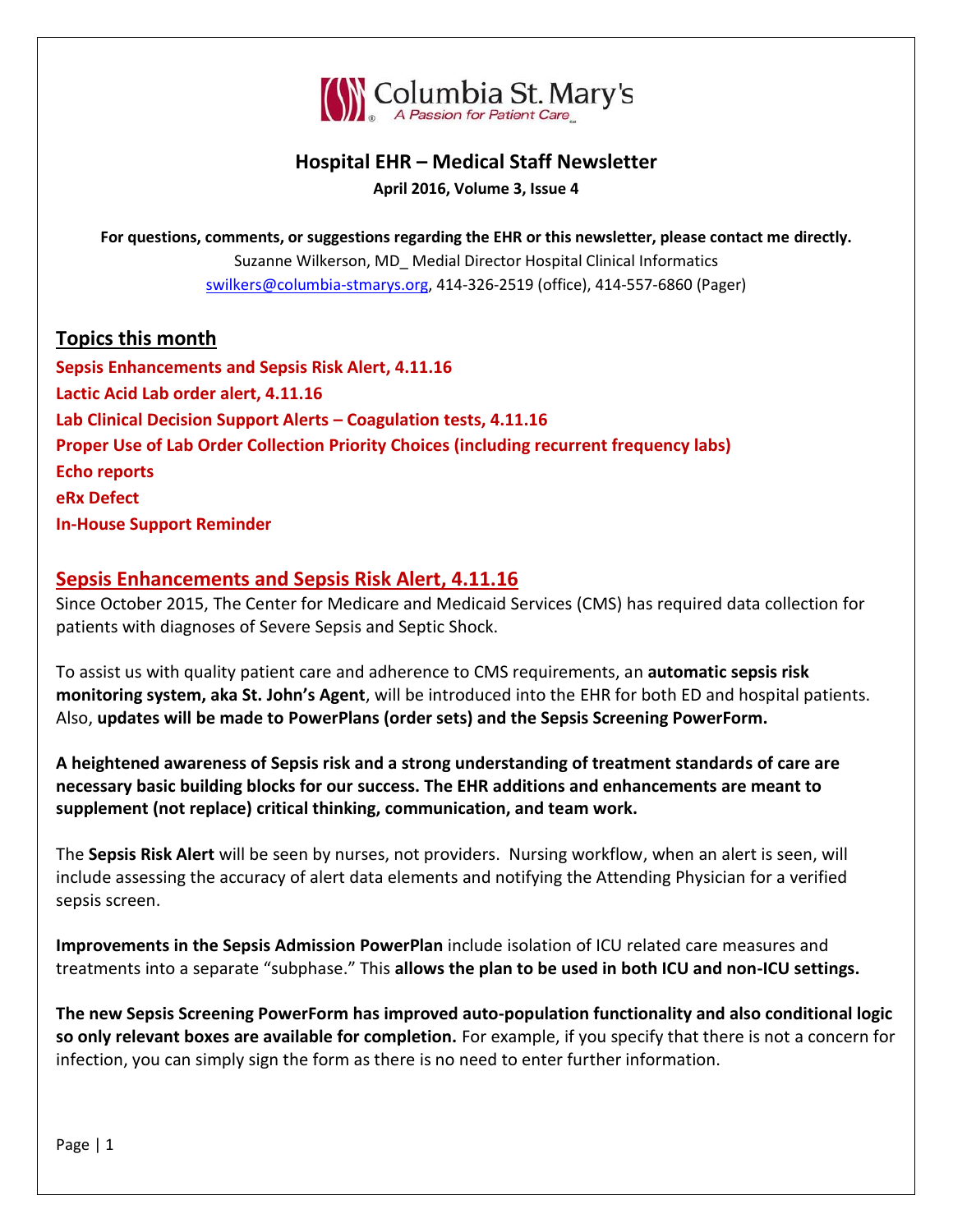### **Attending physician workflow when suspecting Severe Sepsis/Shock or notified by nursing of an alert:**

- 1. Verification and completion of Sepsis Screening PowerForm (forwarded to inbox by RN).
- 2. Utilization of Sepsis Admission PowerPlan (with or without ICU subphase) as appropriate.
- 3. In patients with Septic Shock, utilization of the Severe Sepsis/Septic Shock PowerNote template for documentation of re-evaluation after fluid bolus administration.

Detailed diagrams outlining nursing and attending physician workflow are attached.

## **Lactic Acid Lab Order Alert, 4.11.16**

The EHR lab order catalog has two lactic acid orders: "lactic acid" and "lactic acid reflex." **The proper order when screening for sepsis or treating sepsis is "lactic acid reflex."** The reflex order is designed to automatically place a repeat single lactic acid order, 4 hours after original, if original result is >2.0 mmol/L. The non-reflex order should only be used in non-sepsis situations.

The alert fires in ED and hospital every time a non-reflex test is ordered, as most cases of ordering the nonreflex test are inadvertent. If you receive the alert in a non-sepsis situation you can choose "continue to place order for Lactic Acid." Otherwise you should cancel the "lactic acid" order and add order for "lactic acid reflex" as shown here.

| ***<br>*** Lab test Warning<br>erner                                                                                                                                   |
|------------------------------------------------------------------------------------------------------------------------------------------------------------------------|
| Lactic Acid is not indicated if you are screening for sepsis or treating sepsis.                                                                                       |
| Instead, please order 'Lactic Acid Reflex' below. (If the Lactic Acid Reflex result is ><br>2.0 mmol/L, an automatic order will be placed for lactic acid in 4 hours.) |
| Alert Action                                                                                                                                                           |
| Cancel Lactic Acid<br>Continue to place order for Lactic Acid                                                                                                          |
| Add Order for:                                                                                                                                                         |
| <b>MLactic Acid Reflex</b>                                                                                                                                             |
|                                                                                                                                                                        |
| <b>nk</b>                                                                                                                                                              |

# **Lab Clinical Decision Support Alerts – Coagulation tests, 4.11.16**

As we continue down our path of improving proper utilization of lab tests in the hospital, the Lab Utilization Committee is releasing additional Clinical Decision Support tools specific to coagulation tests.

**The following tests will have "hard stops" in both the ED and hospital.** The committee determined that though these tests may be indicated for a patient, it is reasonable to defer testing to the post-discharge care setting. If your patient is in a unique situation and the test is needed in the hospital, the on-call pathologist can be contacted to review the case.

- APC Resist Profile with Reflex FV Leiden
- Factor V Leiden
- Protein S Activity (Functional)
- Protein S Total
- Protein S Antigen Free
- Protein C Activity (Functional)
- Protein C Antigen
- Thrombosis Panel Screen
- Antiphospholipid Panel

Page | 2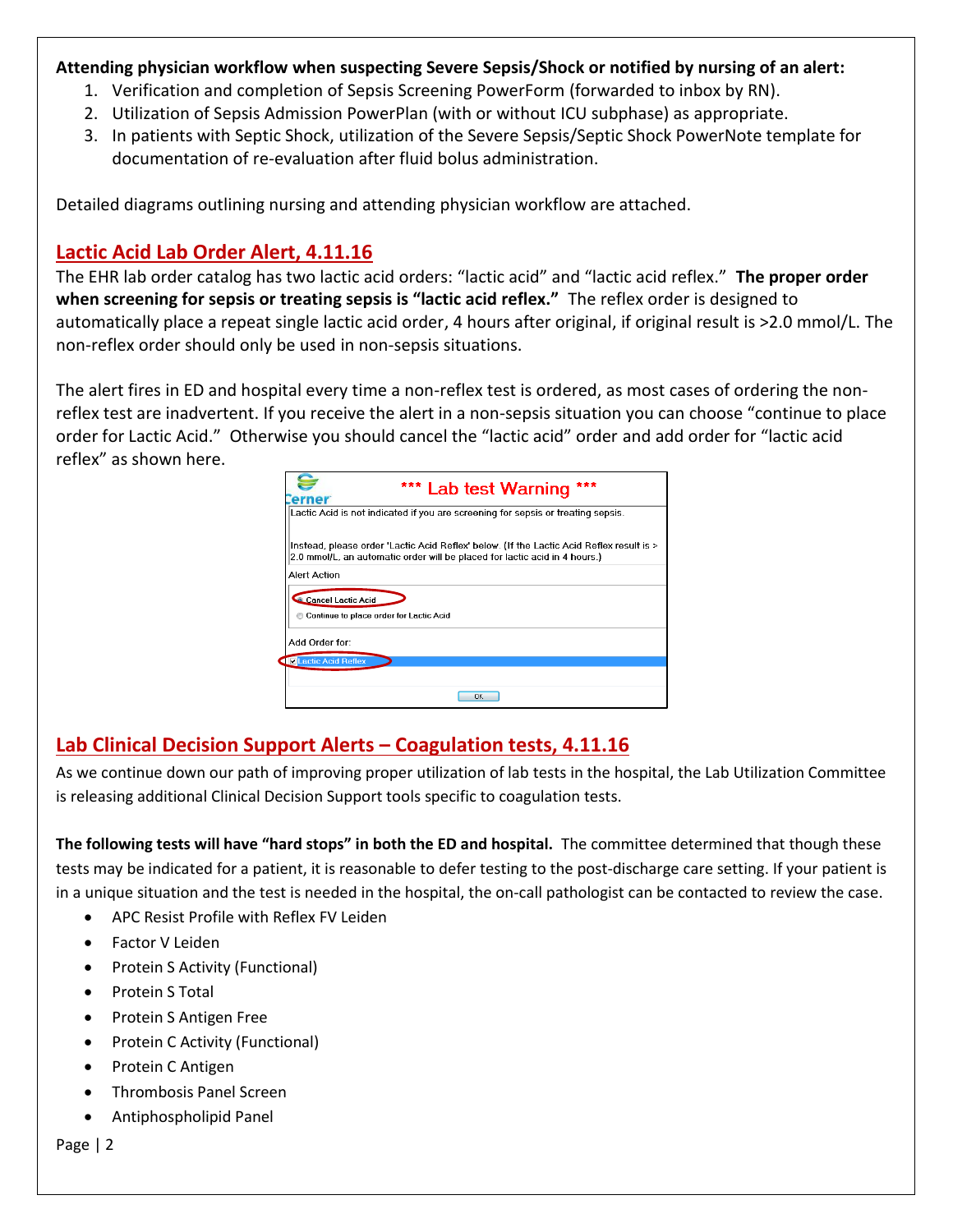**The following tests have alerts that are meant for clinical decision guidance only and are not hard stops.**

- Factor X Assay Activity
- Heparin Assay
- Heparin Low Molecular Weight Level
- Factor X Chromogenic Assay Activity
- Factor V Assay Activity
- Factor II Assay Activity

Below is an example of a Clinical Decision Guidance alert.

| *** Lab test Warning<br>erner                                                                                                           |
|-----------------------------------------------------------------------------------------------------------------------------------------|
| Factor X Assay Actitvity is ONLY indicated for assessment of Factor X deficiency<br>associated with increased PT/PTT and bleeding risk. |
| For monitoring Factor Xa level in patient receiving unfractionated heparin, choose<br>'Heparin Assay.'                                  |
| For monitoring Xa level in patient receiving low molecular weight heparin, choose<br>'Heparin Low Molecular Weight Level.'              |
| Alert Action                                                                                                                            |
| Cancel Factor X Assay Actitvity                                                                                                         |
| Continue to place order for Factor X Assay Actitvity                                                                                    |
| Add Order for:                                                                                                                          |
| <b>Z</b> Heparin Assay                                                                                                                  |
| Heparin Low Molecular Weight Level                                                                                                      |
| OK                                                                                                                                      |

# **Proper Use of Lab Order Collection Priority Choices (including recurrent frequency labs)**

#### **Hospital Lab Orders have 4 priority options:**

- *Timed Collect*
- *• Today Collect*
- *• Future AM Collect*
- *• Stat Collect*

**Improper use of the lab priority options can lead to a delay in specimen collection and lab results. Please review the following guidelines.**

#### **Timed Collect**

- a. *Timed Collect* is used if you want a draw at a specific time due to monitoring drug levels, etc.
- b. *Timed Collect* should be used for ALL recurrent lab orders (Q6 hours, QAM, etc.).

Most specimen collection times will round to the nearest hour, but there are exceptions as follows:

Q10min – rounds to the nearest 10 minutes

Q15 min – rounds to the nearest 15 min

q5min – rounds to the nearest 5 min

q1hr – rounds to the nearest 30 min

q30min - rounds to the nearest 30 min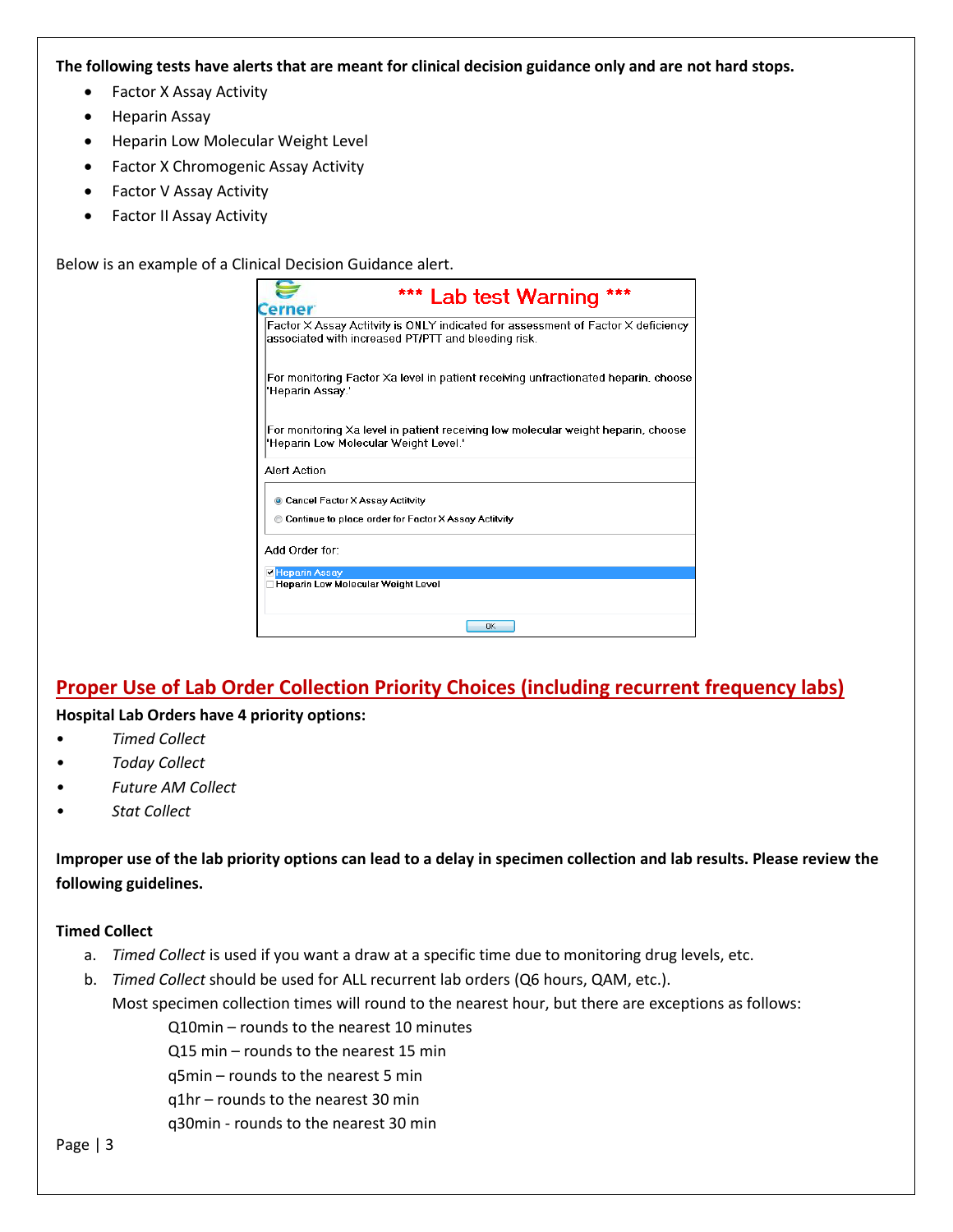#### **Today Collect**

Specimen will be collected at the next routine scheduled collection time. You can expect most specimens to be collected within 4 hours or less of order placement. (Exception - if a patient has a scheduled *Timed Collect* order later in the day, the *Today Collect* order will be combined with the previously requested *Timed Collect* order.)

#### **Future AM Collect**

Specimen will be collected the next day with routine morning lab collection. (Beware – if you place this order during the evening after midnight, the specimen will not be collected until the following day. In this scenario, use of *Today Collect* is most appropriate.)

#### **Stat Collect**

Specimen will be collected within 15 minutes of lab notification. **As with all STAT requests, in addition to placing the order in the EHR, the RN should ALWAYS be verbally notified at the time of order placement.**

**Reminder - DO NOT specify frequency with any order priority except** *Timed Collect***.** (Unfortunately Cerner functionality does not allow us to inactivate frequency option on other priority types even though it will cause those orders to not function properly.)

#### **Examples of proper use of recurrent frequency orders**

- If you want an order each morning, order *Timed Collect* to start at 0600 with frequency Qday. (Do not order *Future AM Collect* with recurrent frequency.)
- If you want a recurrent test with first specimen to be collected "now," place a *Timed Collect* order with appropriate frequency. For example, BMP *Timed Collect* Q3h x3 placed at 10:15 am will have specimens collected at 11:00, 14:00, and 17:00. (Do not order *Stat Collect* with recurrent frequency.)

### **Echo reports**

Due to a recent update of the Cardiology report software (Merge Cardio), you will notice changes in the documents folder. For each Echo completed, there are two documents. Both are located within the *Cardiology/Vascular* subfolder of the *Operative/Procedure Report* folder*.* The document with the Echo tech's name provides access to the image. **The document with the name of the interpreting physician provides access to the report.**



The blue link within the report document must be opened to view the report.

| Verified By:        | Roth, Robert B MD on April 01, 2016 14:20 CDT                              |
|---------------------|----------------------------------------------------------------------------|
| Contributor system: | <b>MERGE PDF</b>                                                           |
| Attachments:        | <b>April 01, 2016 14:20 CDT - EC Echocardiogram w/Doppler Complete.pdf</b> |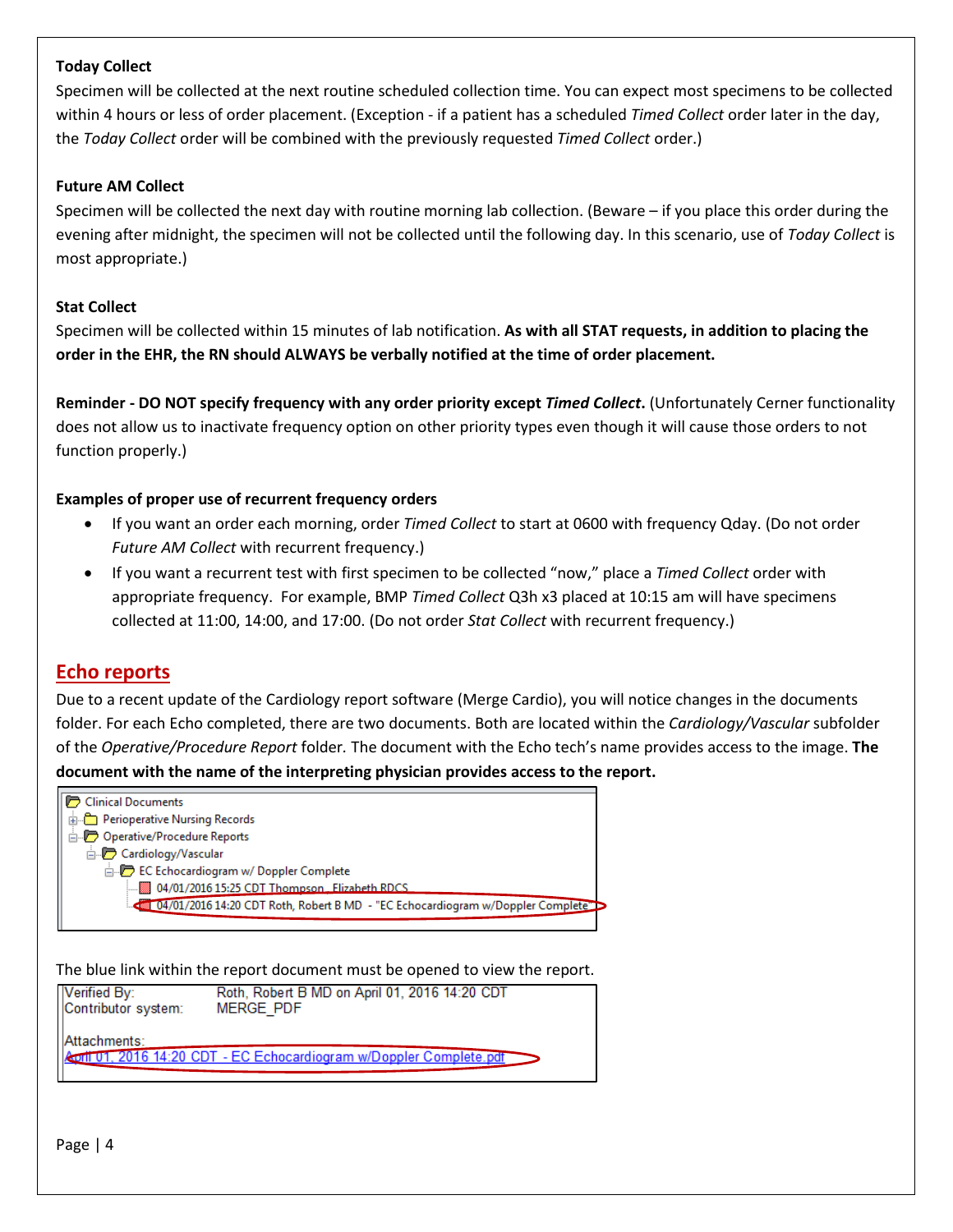## **eRx defect**

**A defect has been identified when ePrescribing with "Misc Prescription."** The system will not allow an order to be ePrescribed if the entered dose is less than 1. For instance, if the provider would enter in 0.5 tabs or 0.25 tabs, the system will generate an error upon signing indicating that the prescription failed to electronically route.

**It is expected that the defect will be corrected by April 15th at the latest.** In the meantime, **please take these precautions when using "Misc Prescription."** For doses less than 1, enter "See Instructions" in the dose field. Then, include the Dose, Frequency, Duration information in the "Special Instructions" field as shown here.

| Send To: CA Pharmacy Store 10.6 (131)<br>E Details for Misc Medication (Test Medication) ▼ |                                                   |                  |                  |                                    |               |                 |                           |  |  |  |
|--------------------------------------------------------------------------------------------|---------------------------------------------------|------------------|------------------|------------------------------------|---------------|-----------------|---------------------------|--|--|--|
| Details   Details   Diagnoses                                                              |                                                   |                  |                  |                                    |               |                 |                           |  |  |  |
| Dose                                                                                       | Route of Administrati Frequency                   |                  | Duration         | *Dispense<br>90<br>30 <sup>1</sup> | *Refill       |                 |                           |  |  |  |
| See Instructions )                                                                         | See Instructions                                  | See Instructions | See Instructions | $30$ tab(s)                        | 0             | ᆃዬ⊪             | $   \cdot   $ $   \times$ |  |  |  |
| <b>Test Medication</b><br>*Product Name:                                                   |                                                   |                  |                  | PRN:                               | $\checkmark$  |                 |                           |  |  |  |
|                                                                                            | *Special Instructions: Take 0.5 tab(s), oral, bid |                  |                  | Requested Refill Date:             | $\frac{1}{2}$ | $\frac{1}{2}$ - | ь.                        |  |  |  |
|                                                                                            |                                                   |                  |                  | Indication:                        |               |                 |                           |  |  |  |

# **In-House Support**

In-house support is available Monday through Friday from 8am to 4pm on both Ozaukee and Milwaukee campuses. To contact a support team member, dial Vocera and request "**EHR support."** Vocera numbers vary by campus.

> **Ozaukee Vocera Phone: 262-243-6707 Milwaukee Vocera Phone: 414-585-1995**

**For urgent/emergent EHR technical assistance outside of the above hours, contact the Help Desk at 414-326-2400. When asked for an extension, choose "7" for expedited transfer to a service desk analyst.**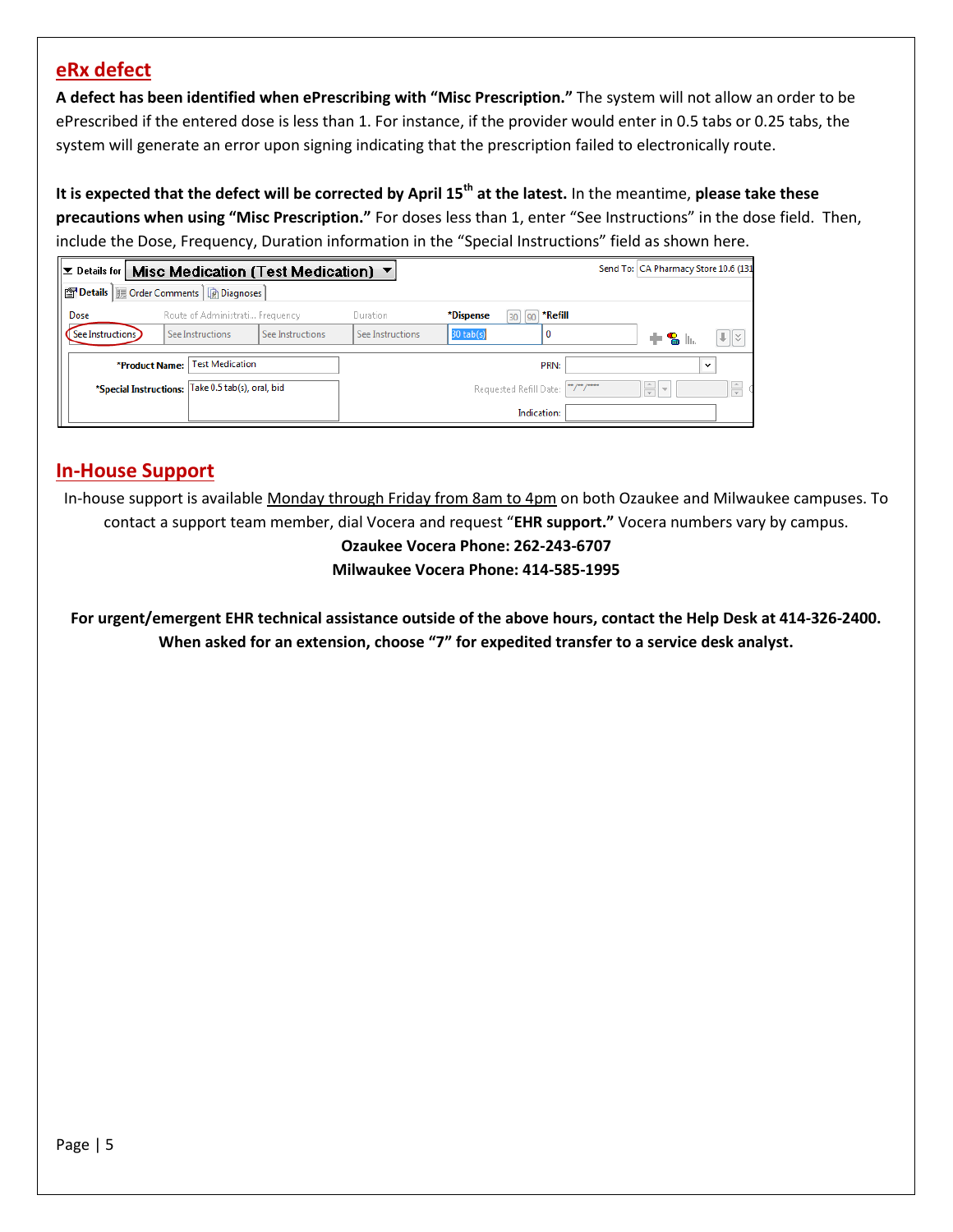